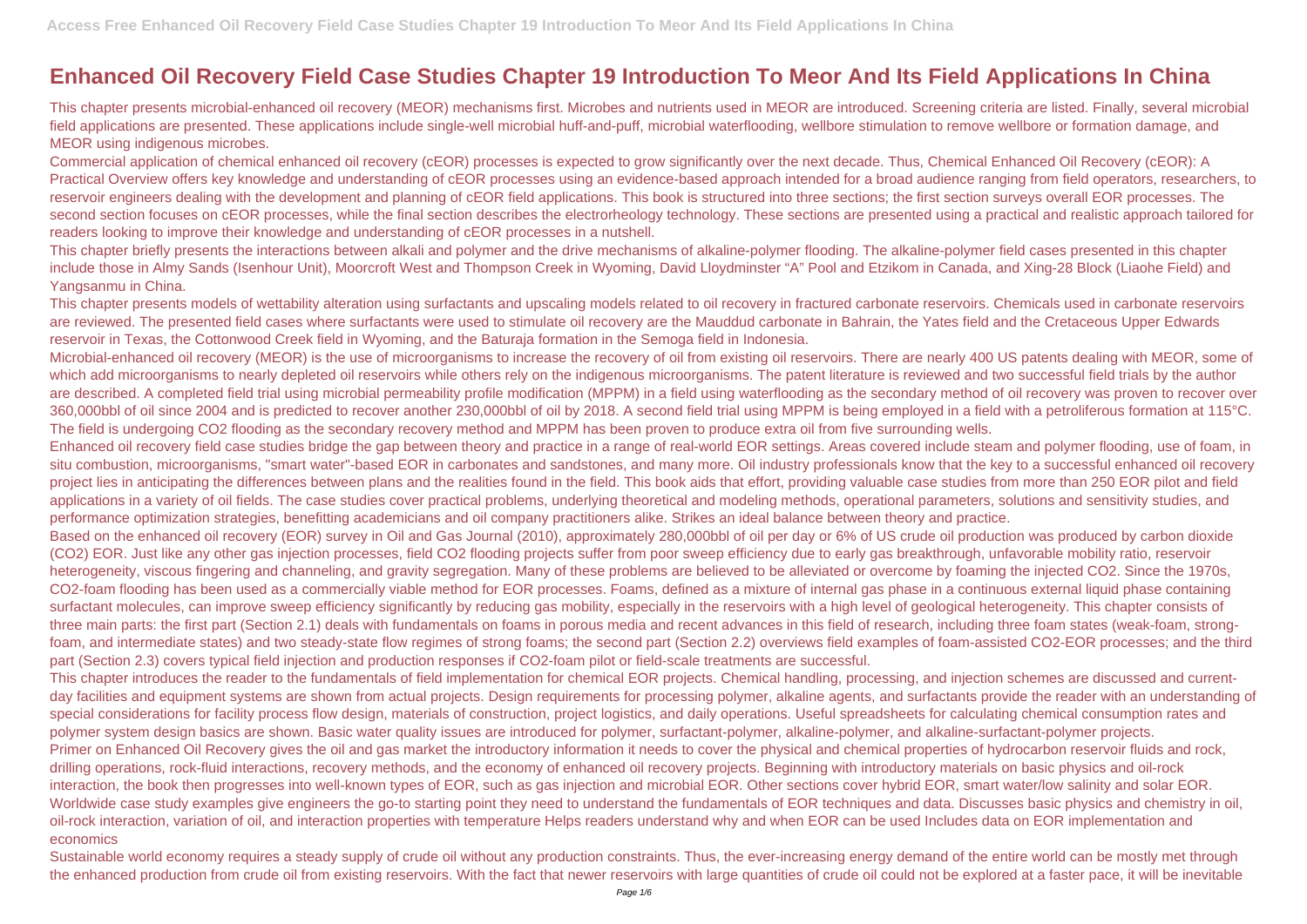to produce the crude oil from matured reservoirs at an affordable cost. Among alternate technologies, the chemical enhanced oil recovery (EOR) technique has promising potential to recover residual oil from matured reservoirs being subjected to primary and secondary water flooding operations. Due to pertinent complex phenomena that often have a combinatorial role and influence, the implementation of chemical EOR schemes such as alkali/surfactant/polymer flooding and their combinations necessitates upon a fundamental understanding of the potential mechanisms and their influences upon one another and desired response variables. Addressing these issues, the book attempts to provide useful screening criteria, guidelines, and rules of thumb for the identification of process parametric sets (including reservoir characteristics) and response characteristics (such as IFT, adsorption etc.,) that favor alternate chemical EOR systems. Finally, the book highlights the relevance of nanofluid/nanoparticle for conventional and unconventional reservoirs and serves as a needful resource to understand the emerging oil recovery technology. Overall, the volume will be of greater relevance for practicing engineers and consultants that wish to accelerate on field applications of chemical and nano-fluid EOR systems. Further, to those budding engineers that wish to improvise upon their technical know-how, the book will serve as a much-needed repository. Fundamentals of Enhanced Oil and Gas Recovery from Conventional and Unconventional Reservoirs delivers the proper foundation on all types of currently utilized and upcoming enhanced oil recovery, including methods used in emerging unconventional reservoirs. Going beyond traditional secondary methods, this reference includes advanced water-based EOR methods which are becoming more popular due to CO2 injection methods used in EOR and methods specific to target shale oil and gas activity. Rounding out with a chapter devoted to optimizing the application and economy of EOR methods, the book brings reservoir and petroleum engineers up-to-speed on the latest studies to apply. Enhanced oil recovery continues to grow in technology, and with ongoing unconventional reservoir activity underway, enhanced oil recovery methods of many kinds will continue to gain in studies and scientific advancements. Reservoir engineers currently have multiple outlets to gain knowledge and are in need of one product go-to reference. Explains enhanced oil recovery methods, focusing specifically on those used for unconventional reservoirs Includes real-world case studies and examples to further illustrate points Creates a practical and theoretical foundation with multiple contributors from various backgrounds Includes a full range of the latest and future methods for enhanced oil recovery, including chemical, waterflooding, CO2 injection and thermal In this chapter, we briefly present the fundamentals of alkaline flooding which include comparison of alkalis, alkaline reactions with crude oil, water and reservoir rock, and alkaline flooding mechanisms. Typical field injection data like alkaline injection concentrations and volumes, and field application conditions are discussed. Finally, we present two mobility-control cases in Russia, one case using high alkaline concentration in Hungary, one caustic-flooding case in India, three cases in the United States, and one case in a Canadian heavy oil field. The fundamentals of individual chemical process (alkaline, surfactant, and polymer) and their two-component combinations have been discussed in preceding chapters. This chapter only briefly discusses the synergy and practical issues in the three-component combination—Alkaline-surfactant-polymer process. The practical issues discussed are produced emulsion, scaling, and chromatographic separation. Overall performance and amount of chemicals used in field projects are summarized. Most of the Chinese field cases were presented in Sheng (2011). In this chapter, we only present a few field cases outside China. These projects are the Lawrence field in Illinois, the Cambridge Minnelusa field, the West Kiehl field and Tanner field in Wyoming, and Lagomar LVA-6/9/21 area in Venezuela.

Crude oil development and production in U.S. oil reservoirs can include up to three distinct phases: primary, secondary, and tertiary (or enhanced) recovery. During primary recovery, the natural pressure of the reservoir or gravity drive oil into the wellbore, combined with artificial lift techniques (such as pumps) which bring the oil to the surface. But only about 10 percent of a reservoir's original oil in place is typically produced during primary recovery. Secondary recovery techniques to the field's productive life generally by injecting water or gas to displace oil and drive it to a production wellbore, resulting in the recovery of 20 to 40 percent of the original oil in place. In the past two decades, major oil companies and research organizations have conducted extensive theoretical and laboratory EOR (enhanced oil recovery) researches, to include validating pilot and field trials relevant to much needed domestic commercial application, while western countries had terminated such endeavours almost completely due to low oil prices. In recent years, oil demand has soared and now these operations have become more desirable. This book is about the recent developments in the area as well as the technology for enhancing oil recovery. The book provides important case studies related to over one hundred EOR pilot and field applications in a variety of oil fields. These case studies focus on practical problems, underlying theoretical and modelling methods, operational parameters (e.g., injected chemical concentration, slug sizes, flooding schemes and well spacing), solutions and sensitivity studies, and performance optimization strategies. The book strikes an ideal balance between theory and practice, and would be invaluable to academicians and oil company practitioners alike. Updated chemical EOR fundamentals providing clear picture of fundamental concepts Practical cases with problems and solutions providing practical analogues and experiences Actual data regarding ranges of operation parameters providing initial design parameters Step-bystep calculation examples providing practical engineers with convenient procedures

In this chapter, the fundamentals of surfactant flooding are covered, which include microemulsion properties, phase behavior, interfacial tension, capillary desaturation, surfactant adsorption and retention, and relative permeabilities. The surfactant–polymer interactions are discussed. The mechanisms and screening criteria are briefly discussed. The field cases presented include low-tension waterflooding (Loma Novia, Wichita County Regular field), sequential micellar/polymer flooding (El Dorado, Sloss), micellar/polymer flooding (Torchlight and Delaware-Childers), and Minas SP project preparation and SP flooding (Gudong).

Cold production is a solution-gas drive process in which a reservoir saturated with live heavy oil reservoir is depleted as quickly as possible to generate relatively stable gas bubbles leading to higher oil recoveries (5–10% original oil in place (OOIP)) than for light oils (2–5% OOIP). More specifically, these bubbles increase the oil/gas mixture compressibility, which maintains the reservoir pressures for longer times than for light oils.

This chapter discusses about these interactions between alkali and surfactant: (1) addition of an alkali in a surfactant solution equivalently adds salt; (2) addition of an alkali in a surfactant solution changes the surfactant phase behavior; and (3) addition of an alkali in a surfactant solution reduces surfactant adsorption. After presenting those fundamentals, two field pilots are presented: Big Sinking field in East Kentucky and White Castle field in Louisiana.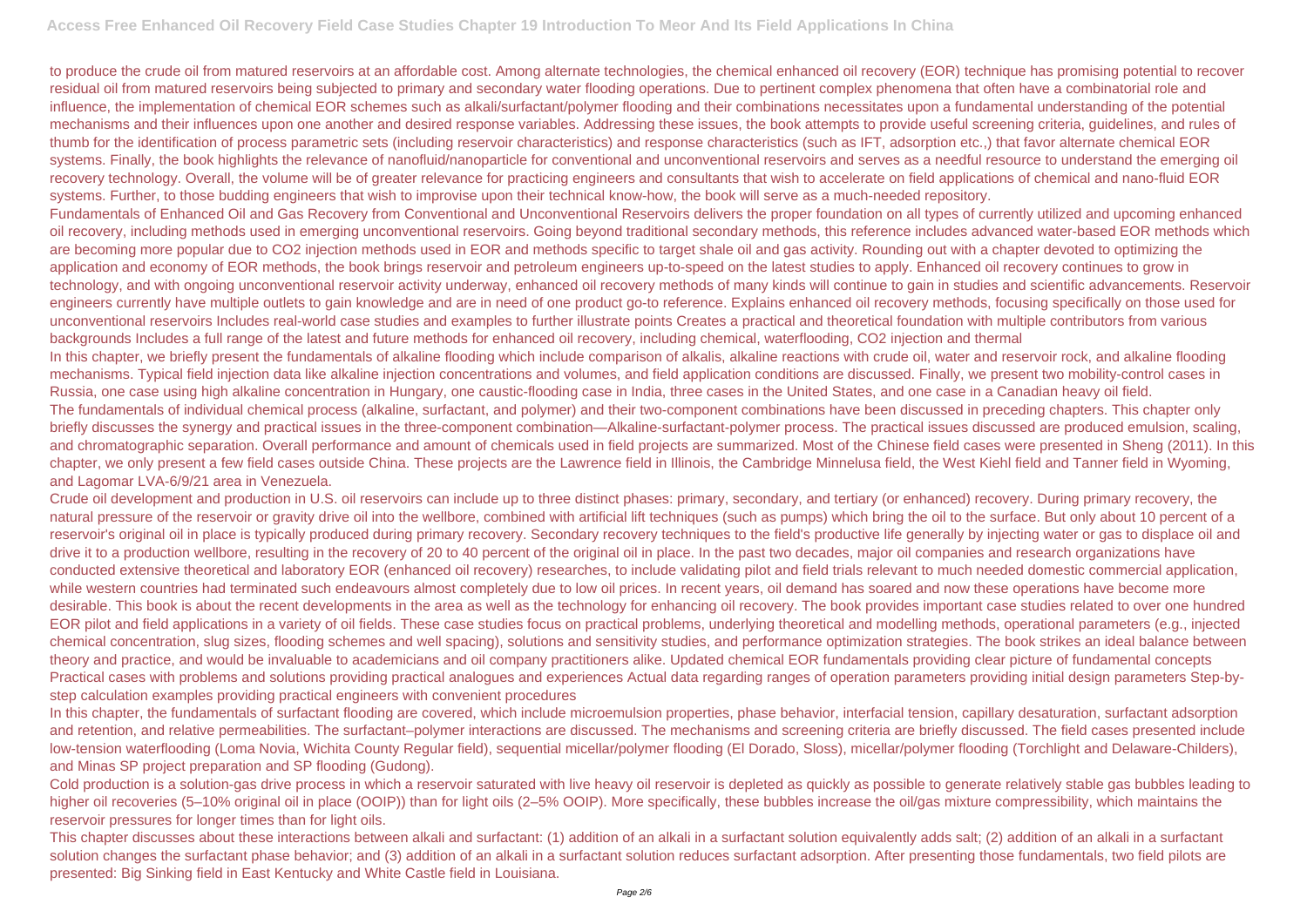Selection of the optimal recovery method is significantly influenced by economic issues in today's oil and gas markets. Consequently, the development of cost-effective technologies, which bring maximum oil recovery, is the main interest in today's petroleum research communities. Theory and Practice in Microbial Enhanced Oil Recovery provides the fundamentals, latest research and creditable field applications. Microbial Enhanced Oil Recovery (MEOR) is potentially a low-priced and eco-friendly technique in which different microorganisms and their metabolic products are implemented to recover the remaining oil in the reservoir. Despite drastic advantages of MEOR technology, it is still not fully supported in the industry due to lack of knowledge on microbial activities and their complexity of the process. While some selected strategies have demonstrated the feasibility to be used on a mass scale through both lab and field trials, more research remains to implement MEOR into more oil industry practices. This reference delivers comprehensive descriptions on the fundamentals including basic theories on geomicrobiology, experiments and modeling, as well as current tested field applications. Theory and Practice in Microbial Enhanced Oil Recovery gives engineers and researchers the tool needed to stay up to date on this evolving and more sustainable technology. Covers fundamental screening criteria and theories selective plugging and mobility control mechanisms Describes the basic effects on environmental parameters and the mechanics of simulation, including microbial growth kinetics Applies up to date practical applications proven in both the lab and the field Enhanced Oil Recovery Field Case Studies bridges the gap between theory and practice in a range of real-world EOR settings. Areas covered include steam and polymer flooding, use of foam, in situ combustion, microorganisms, "smart water"-based EOR in carbonates and sandstones, and many more. Oil industry professionals know that the key to a successful enhanced oil recovery project lies in anticipating the differences between plans and the realities found in the field. This book aids that effort, providing valuable case studies from more than 250 EOR pilot and field applications in a variety of oil fields. The case studies cover practical problems, underlying theoretical and modeling methods, operational parameters, solutions and sensitivity studies, and performance optimization strategies, benefitting academicians and oil company practitioners alike. Strikes an ideal balance between theory and practice Focuses on practical problems, underlying theoretical and modeling methods, and operational parameters Designed for technical professionals, covering the fundamental as well as the advanced aspects of EOR Hybrid Enhanced Oil Recovery Using Smart Waterflooding explains the latest technologies used in the integration of low-salinity and smart waterflooding in other EOR processes to reduce risks attributed to numerous difficulties in existing technologies, also introducing the synergetic effects. Covering both lab and field work and the challenges ahead, the book delivers a cuttingedge product for today's reservoir engineers. Explains how smart waterflooding is beneficial to each EOR process, such as miscible, chemical and thermal technologies Discusses the mechanics and modeling involved using geochemistry Provides extensive tools, such as reservoir simulations through experiments and field tests, establishing a bridge between theory and practice

Steam assisted gravity drainage (SAGD), since its inception over 30 years ago, has been developed into one of the primary thermal recovery processes for bitumen in Canadian oil sands deposits. This chapter is aimed to provide a high-level description of process principle, features, and challenges. The focuses will be on the evaluation of resource quality suited for SAGD development, the process of start-up to initiate and establish the gravity drainage, the well design, and operational aspects to achieve stable operation and maximize thermal performance, as well as the importance of integration between the subsurface and surface processes, and finally the trend of solvent addition to steam to improve the thermal performance of SAGD. Provides an easy-to-read introduction to the area of polymer flooding to improve oil production The production and utilization of oil has transformed our world. However, dwindling reserves are forcing industry to manage resources more efficiently, while searching for alternative fuel sources that are sustainable and environmentally friendly. Polymer flooding is an enhanced oil recovery technique that improves sweep, reduces water production, and improves recovery in geological reservoirs. This book summarizes the key factors associated with polymers and polymer flooding—from the selection of the type of polymer through characterization techniques, to field design and implementation—and discusses the main issues to consider when deploying this technology to improve oil recovery from mature reservoirs. Essentials of Polymer Flooding Technique introduces the area of polymer flooding at a basic level for those new to petroleum production. It describes how polymers are used to improve efficiency of "chemical" floods (involving surfactants and alkaline solutions). The book also offers a concise view of several key polymer-flooding topics that can't be found elsewhere. These are in the areas of pilot project design, field project engineering (water quality, oxygen removal, polymer dissolution equipment, filtration, pumps and other equipment), produced water treatment, economics, and some of the important field case histories that appear in the last section. Provides an easy to read introduction to polymer flooding to improve oil production whilst presenting the underlying mechanisms Employs "In A Nutshell" key point summaries at the end of each chapter Includes important field case studies to aid researchers in addressing time- and financial-consumption in dealing with this issue Discusses field engineering strategies appropriate for professionals working in field operation projects Essentials of Polymer Flooding Technique is an enlightening book that will be of great interest to petroleum engineers, reservoir engineers, geoscientists, managers in petroleum industry, students in the petroleum industry, and researchers in chemical enhanced oil recovery methods. Enhanced Oil Recovery Field Case StudiesGulf Professional Publishing

This chapter covers the alkaline surfactant–polymer (ASP) process and field results. Background information describing the history of alkaline, alkaline surfactant, alkaline polymer, and ASP flooding processes is given, followed by a review of the requirement of high acid content in the crude oil for these processes to be effective. Chemical Enhanced Oil Recovery Handbook: Screening, Formulation, and Implementation offers engineers a platform to discover the latest strategies and technologies for maximizing the ultimate recovery factor from operating fields. This comprehensive handbook, based on years of field experience, provides engineers with the methods, tools, and techniques needed to successfully plan, evaluate, manage, and complete an enhanced oil recovery project. The book features a clear and rigorous exposition of theory, sections concerning real-world applications, and a password protected website. The handbook illustrates the EOR decision-making workflow using field case examples from several countries. Assets evaluated include reservoir types ranging from oil sands to condensate reservoirs. Different stages of development and information availability are discussed. Results show the advantage of a flexible decision-making workflow. This approach combines geologic and engineering data, minimizing experts' bias, and also combines technical and financial figures. The proposed methodology has proved useful to evaluating projects and properties very rapidly to identify when upside potential exists. Other topics covered include: chemical injection, gas injection, ultrasonic stimulation equipment and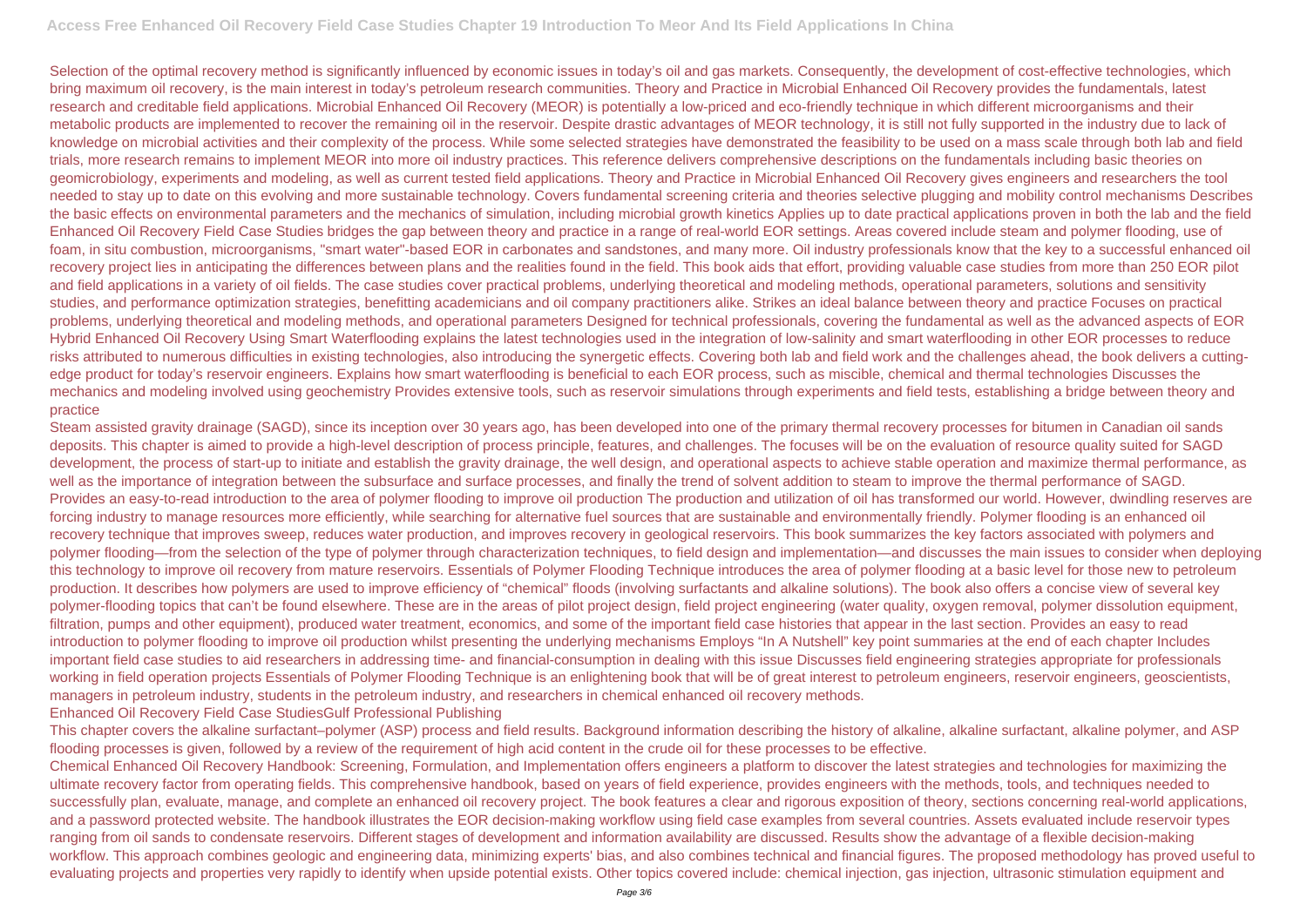process, microbial injection, thermal recovery, and carbon dioxide-enhanced oil recovery. Each topic is accompanied by a description of the equipment and processes, case studies, and modeling methods. Features the latest case studies from Asia, Canada, Mexico, South America, and the United States Evaluates assets including reservoir types ranging from oil sands to condensate reservoirs Discusses different stages of development and information availability Provides preliminary analytical simulations to estimate oil recovery potential Includes step-by-step modeling techniques for each method

Written by foremost experts in the field, and formulated with attention to classroom use for advanced studies in reservoir characterization and processes, this book reviews and summarises state-of-the-art progress in the field of enhanced oil recovery (EOR). All of the available techniques: alkaline flooding; surfactant flooding; carbon dioxide flooding; steam flooding; in-situ combustion; gas injection; miscible flooding; microbial recovery; and polymer flooding are discussed and compared. Together with Volume I, it presents a complete text on enhanced recovery technology and, hence, is an almost indispensible reference text. This second volume compliments the first by presenting as complete an analysis as possible of current oilfield theory and technology, for accomplishment of maximum production of oil. Many different processes have been developed and field tested for enhancement of oil recovery. The emerging philosophy is that no single process is applicable to all petroleum reservoirs. Each must be treated as unique, and carefully evaluated for characteristics that are amenable to one or two of the proven technologies of EOR. This book will aid the engineer in field evaluation and selection of the best EOR technology for a given oilfield. Even the emerging technology of microbial applications to enhance oil recovery are reviewed and explained in terms that are easily understood by field engineers. The book is presented in a manner suitable for graduate studies. The only addition required of teachers is to supply example problems for class work. An appendix includes a reservoir mathematic model and program for general application that can also be used for teaching. This chapter first summarizes the fundamentals about foams used in enhancing oil recovery. These fundamentals include characteristics of foams, foam stability, mechanisms of foam flooding to enhance oil recovery, and foam flow behavior. Foam application modes and the factors that need to be considered in designing foam flooding applications are discussed. Some survey results about foam projects are summarized. Finally, several field application cases to enhance oil recovery are presented.

One of the most accepted and widely used technologies for enhanced oil recovery is injection of gas or solvent that is miscible or near miscible with reservoir oil. Understanding gas flooding requires a good understanding of the interaction of phase behavior and flow in the reservoir, and how oil and gas develop miscibility.

Chemical Methods, a new release in the Enhanced Oil Recovery series, helps engineers focus on the latest developments in one fast-growing area. Different techniques are described in addition to the latest technologies in data mining and hybrid processes. Beginning with an introduction to chemical concepts and polymer flooding, the book then focuses on more complex content, guiding readers into newer topics involving smart water injection and ionic liquids for EOR. Supported field case studies illustrate a bridge between research and practical application, thus making the book useful for academics and practicing engineers. This series delivers a multi-volume approach that addresses the latest research on various types of EOR. Supported by a full spectrum of contributors, this book gives petroleum engineers and researchers the latest developments and field applications to drive innovation for the future of energy. Presents the latest research and practical applications specific to chemical enhanced oil recovery methods Helps users understand new research on available technology, including chemical flooding specific to unconventional reservoirs and hybrid chemical options Includes additional methods, such as data mining applications and economic and environmental considerations

Water flooding of oil reservoirs has been performed for a century in order to improve oil recovery for two reasons: (1) give pressure support to the reservoir to prevent gas production and (2) displace the oil by viscous forces. During the last 30 years, it was discovered that the wetting properties of the reservoir played a very important role for the efficiency of the water flood. Even though much work have been published on crude oil–brine–rock (CBR) interaction related to wetting properties, Professor N.R. Morrow, University of Wyoming, asked the audience the following question at the European enhanced oilrecovery (EOR) meeting in Cambridge, April 2011: Do we understand water flooding of oil reservoirs? If we are not able to explain why injection fluids of different ionic composition can have a great impact on displacement efficiency and oil recovery, the answer to Morrow's question is NO. Researchers have to admit that we do not know the phenomena of water flooding well enough. The key to improve our understanding is to obtain fundamental chemical understanding of the CBR interaction by controlled laboratory studies, and then propose chemical mechanisms, which should be validated also from field experience. In this chapter, I have tried to sum up our experience and chemical understanding on water-based EOR in carbonates and sandstones during the last 20 years with a specific focus on initial wetting properties and possibilities for wettability modification to optimize oil recovery. Chemically, the CBR interaction is completely different in carbonates and sandstones. The proposed chemical mechanisms for wettability modification are used to explain field observations.

This chapter first reviews the mechanisms, theories, and screening criteria of cyclic steam stimulation (CSS) projects. Then we will focus on the practice of CSS projects. Finally field cases are presented which include Cold Lake in Alberta, Canada, Midway Sunset in California, Du 66 block in the Liaohe Shuguang field, Jin 45 Block in the Liaohe Huanxiling field, Gudao Field, Blocks 97 and 98 in the Karamay field, and Gaosheng Field in China.

This chapter first reviews thermal properties of rock and fluids and related energy concepts. The fundamentals of heat transfer and heat loss, theories to estimate the heated area and oil recovery performance are briefly presented. The mechanisms and screening criteria of steam flooding are discussed. After the general practice in steam flooding projects is discussed, field cases are presented which include Kern River in California, Duri steam flood in Indonesia, West Coalinga Field in California, Karamay Field and the Qi-40 block in Laohe, China.

Oil Recovery in Shale and Tight Reservoirs delivers a current, state-of-the-art resource for engineers trying to manage unconventional hydrocarbon resources. Going beyond the traditional EOR methods, this book helps readers solve key challenges on the proper methods, technologies and options available. Engineers and researchers will find a systematic list of methods and applications, including gas and water injection, methods to improve liquid recovery, as well as spontaneous and forced imbibition. Rounding out with additional methods, such as air foam drive and energized fluids, this book gives engineers the knowledge they need to tackle the most complex oil and gas assets. Helps readers understand the methods and mechanisms for enhanced oil recovery technology, specifically for shale and tight oil reservoirs Includes available EOR methods, along with recent practical case studies that cover topics like fracturing fluid flow back Teaches additional methods, such as soaking after fracturing, thermal recovery and microbial EOR

This chapter contains a thorough coverage of in situ combustion (ISC) as an enhanced oil recovery method, describing its complex aspects in a simple and practical manner. It is the first really international treatise of the subject as the international experience was carefully put together.

Improved Oil Recovery by Surfactant and Polymer Flooding contains papers presented at the 1976 AIChE Symposium on Improved Oil Recovery by Surfactant and Polymer Flooding held in Kansas City. Page 4/6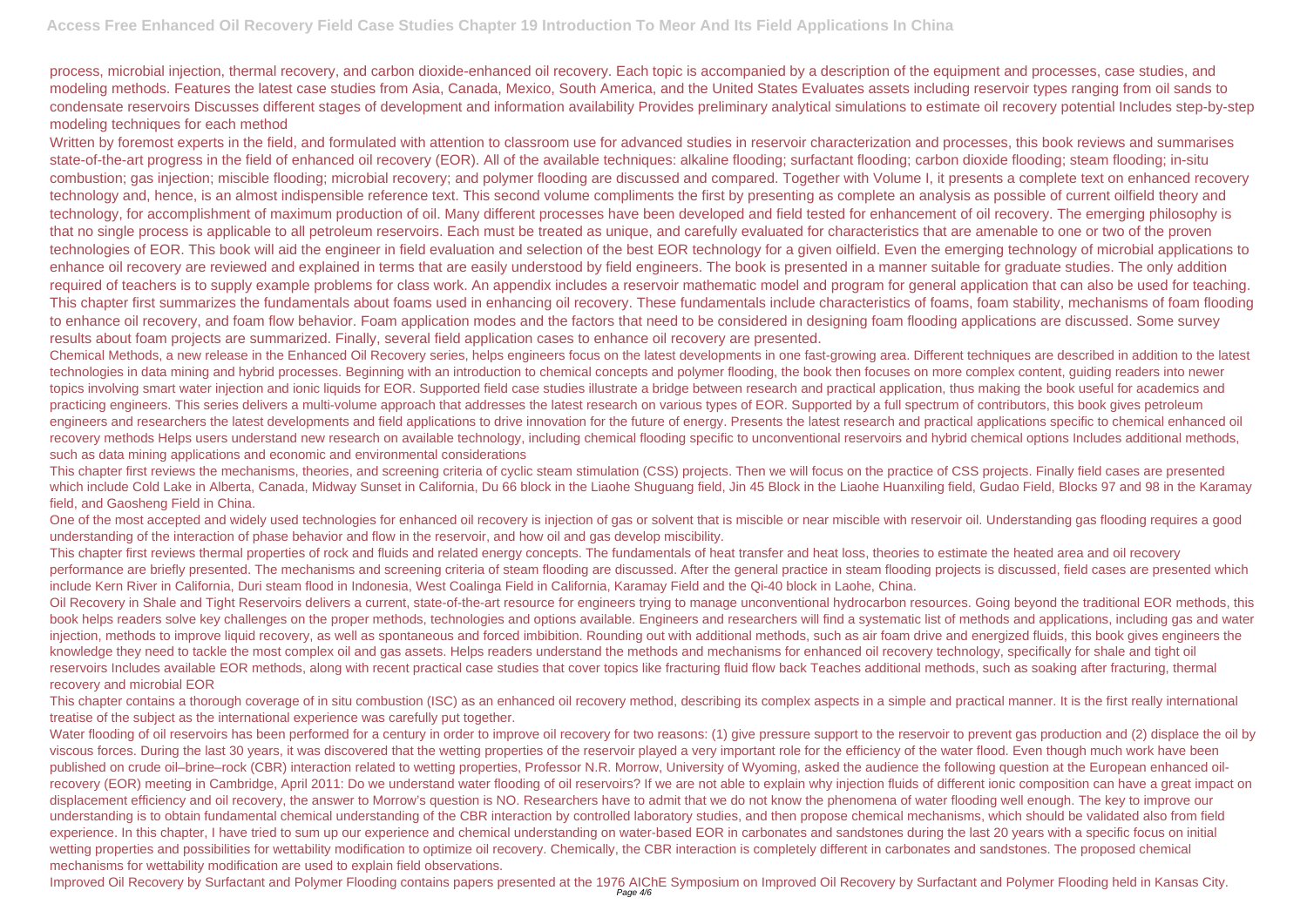Organized into 18 chapters, the book includes papers that introduce petroleum reservoirs and discuss interfacial tension; molecular forces; molecular aspects of ultralow interfacial tension; the structure, formation, and phase inversion of microemulsions; and thermodynamics of micellization and related phenomena. Papers on adsorption phenomena at solid/liquid interfaces and reservoir rocks, as well as on flow through porous media studies on polymer solutions, microemulsions, and soluble oils are also provided. Significant topics on molecular, microscopic, and macroscopic aspects of oil displacement in porous media by surfactant and polymer solutions and related phenomena are also discussed. The literature cited in this book forms a comprehensive list of references in relation to improved oil recovery by surfactant and polymer flooding. This book will be useful to experts and non-experts in this field of research.

Enhanced-Oil Recovery (EOR) evaluations focused on asset acquisition or rejuvenation involve a combination of complex decisions, using different data sources. EOR projects have been traditionally associated with high CAPEX and OPEX, as well as high financial risk, which tend to limit the number of EOR projects launched. In this book, the authors propose workflows for EOR evaluations that account for different volumes and quality of information. This flexible workflow has been successfully applied to oil property evaluations and EOR feasibility studies in many oil reservoirs. The methodology associated with the workflow relies on traditional (look-up tables, XY correlations, etc.) and more advanced (data mining for analog reservoir search and geology indicators) screening methods, emphasizing identification of analogues to support decision making. The screening phase is combined with analytical or simplified numerical simulations to estimate full-field performance by using reservoir data-driven segmentation procedures. Case Studies form Asia, Canada, Mexico, South America and the United States Assets evaluated include reservoir types ranging from oil sands to condensate reservoirs. Different stages of development and information availability are discussed

This chapter describes polymer flooding applications as a mobility control and profile modification process to enhance oil recovery from mature fields. Successful experience from the Daqing Oilfield, the largest oil field application of polymer flooding, is summarized. The experience will be of considerable value to future polymer flood applications elsewhere in oil fields with appropriate reservoir conditions. Based on laboratory research and field applications at Daqing, technologies were developed that expand conventional ideas concerning favorable conditions for mobility improvement by polymer flooding. These include: 1. The oil strata and well pattern design should be optimized and integrated considering interwell connectivity and permeability differential among the oil zones. 2. The injection procedures and formulation are the key points when designing a polymer project—such as profile modification before polymer injection and zone isolation during polymer injection, higher molecular weight (MW) of the polymer used in the injected slugs, large polymer bank size, higher polymer concentrations and injection rate based on the well spacing, and injection pressure. 3. Surface mixing, injection facilities, oil production, and produced water treatment are important to reservoir engineering aspects of polymer flooding.

An in-depth study of the fundamental aspects of enhanced oil recovery (EOR), this book brings together detailed analyses of proven techniques. It begins with the current theories of the origin of oil and ends with a treatise on waterflooding which is the basis of the majority of EOR processes. Two and three-phase relative permeability relationships are discussed since they form the basis for fluid flow processes in porous media. The advent of EOR has increased the need for a better understanding of three-phase flow because this has become an integral part of carbon dioxide and steam injection, yet is an area of experimental study that has been seriously neglected. The book gives a complete review and theoretical analysis of two- and three-phase fluid flow, plus a basic introduction to single-well pressure transient testing which is essential to the evaluation of volume, intrinsic reservoir pressure, reservoir discontinuities, in situ permeability and many other data required for complete reservoir evaluation. A discussion of oilfield waters is followed closely by the chemical and physical properties of employing various current EOR techniques. The book will interest a wide range of readers. Teachers of petroleum engineering will find it a ready reference to basic requirements for implementation of various EOR processes. Petroleum engineering researchers can use it to review the current state-of-the-art of the basic premise of EOR and find in it the necessary background analyses for projection of future research. The field-oriented, practical petroleum engineer will discover it to be a reliable reference to criteria for pre-EOR reservoir analysis.

This book covers all aspects of polymer flooding, an enhanced oil recovery method using water soluble polymers to increase the viscosity of flood water, for the displacement of crude oil from porous reservoir rocks. Although this method is becoming increasingly important, there is very little literature available for the engineer wishing to embark on such a project. In the past, polymer flooding was mainly the subject of research. The results of this research are spread over a vast number of single publications, making it difficult for someone who has not kept up-todate with developments during the last 10 to 15 years to judge the suitability of polymer flooding to a particular field case. This book tries to fill that gap. The basic mechanisms of the process are described and criteria given where it may be employed. Basic elements of the chemistry of EOR-polymers are provided. The fundamentals of polymer physics, such as rheology, flow in porous media and adsorption, are derived. Practical hints on mixing and testing of polymers in the laboratory are given, as well as instructions for their application in the oil field. Polymer flooding is illustrated by some case histories and the economics of the methods are examined. For the essential subjects, example calculations are added. An indispensable book for reservoir engineers, production engineers and laboratory technicians within the petroleum industry.

This conference was instituted to examine field activities in Microbial Enhancement of Oil Recovery. The U.S. Department of Energy has sponsored several field projects and the details from some of these were presented, as well as a few from industry. The balance of the program was concerned with new developments in research. Today's oil production technology leaves one third to one half of the original oil in place in the reservoir at abandonment of secondary recovery (waterflooding). This leaves a very large target for microbial enhanced oil recovery which was shown by the research papers of this conference to be capable of producing up to 50% of the residual oil. The field trials show that the normal projected oil production decline curve can be reversed, or leveled off by microbial enhancement of oil recovery. This conference has shown that a variety of applications are possible to correct oilfield problems as well as to enhance oil recovery. Among these is the suppression of hydrogen sulfide production which alone is a tremendous advance because of the large quantity of sour oil production. If hydrogen sulfide production can be curtailed it would increase the value of the produced oil, decrease it toxicity, and largely decrease it corrosiveness. All of these would be welcome both in the field and at the petroleum refinery where special precautions must be taken to process sour crude oil. Another very important discovery is the ability of certain bacteria to eliminate paraffin deposition around the producing well and in the tubulars. This is a welcome improvement for many producers who have considerable difficulty in controlling paraffin deposition. Developments in microbial-enhanced oil recovery (MEOR) have made huge advancements over the last few years. A new programmatic approach to MEOR is organic oil recovery (OOR), the